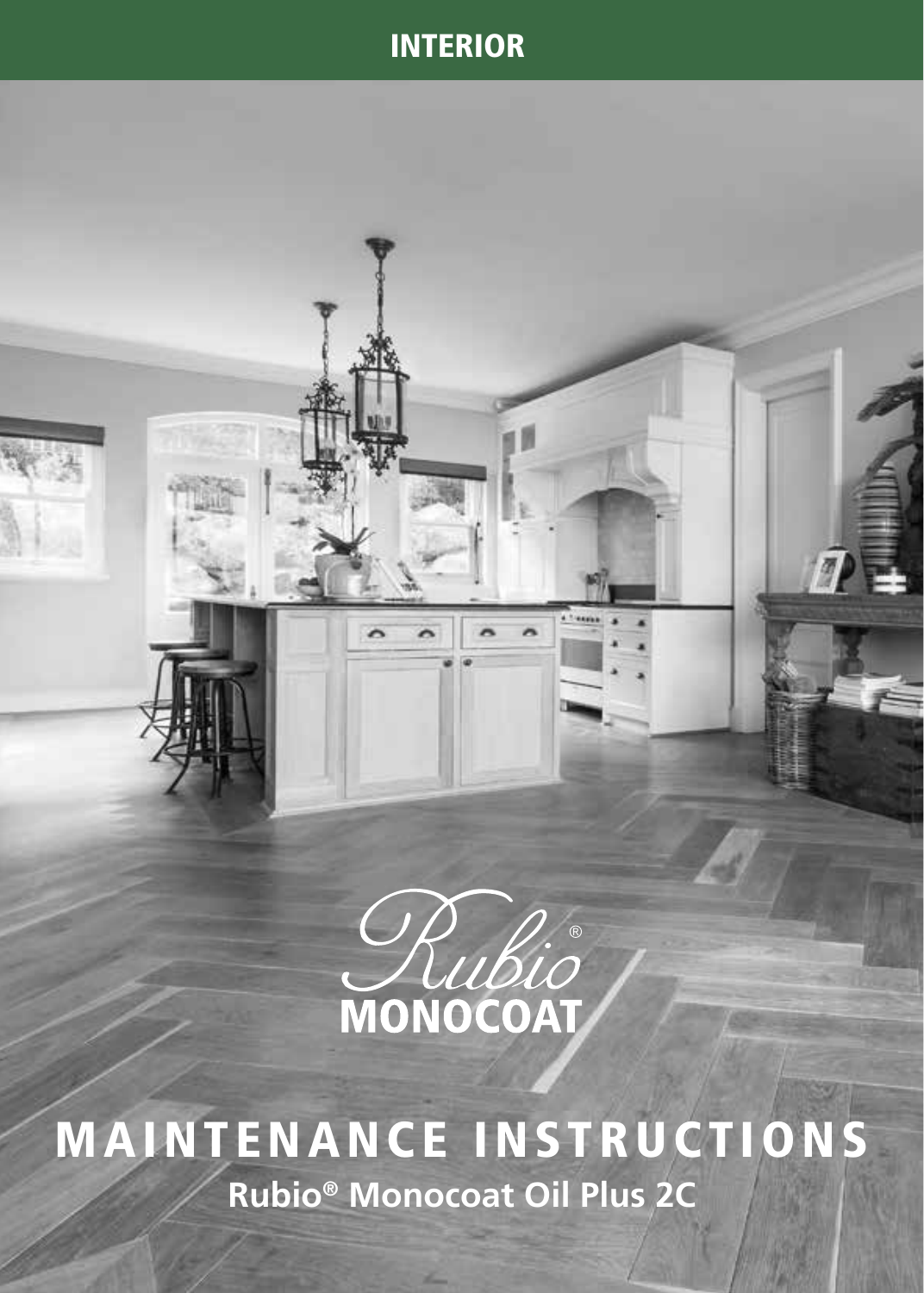



## RMC SOAP

For regular cleaning of oiled surfaces. Removes all dirt and grease thoroughly, without leaving a film. Keeps the mat, natural look of the wood. RMC Soap is very concentrated and hence very economical.

### **INSTRUCTIONS:**

**01.** Vacuum the surface. **02.** Pour a maximum of 50 to 100 ml of RMC Soap in a bucket with 10 L of water. **03.** Clean the surface with a mop. **04.** Allow to dry: +/- 15 minutes.



# RMC SURFACE CARE

RMC Surface Care is the handy, ready to use version of RMC Soap. Suitable for fast cleaning of small floor surfaces and local spots on wooden floors, coffee tables, counter tops,...

### **INSTRUCTIONS:**

**01.** Spray Rubio Monocoat Surface Care on to the surface to be cleaned. **02.** Wipe dry with a mop or microfiber cloth. **03.** Allow the surface to dry for approximately 15 minutes.



# **TIPS:**

- Clean maximum once a week with RMC Soap or RMC Surface Care. Cleaning too often or with too much RMC Soap or RMC Surface Care may leave a thin layer on the surface, which dirt and dust may adhere to.
- Do not leave any water on the surface, a damp-clean is sufficient. Do not walk on the floor until it is completely dry.
- The best working method is with two buckets: one with the soap mixture and one with clean water to rinse the dirt out of the mop.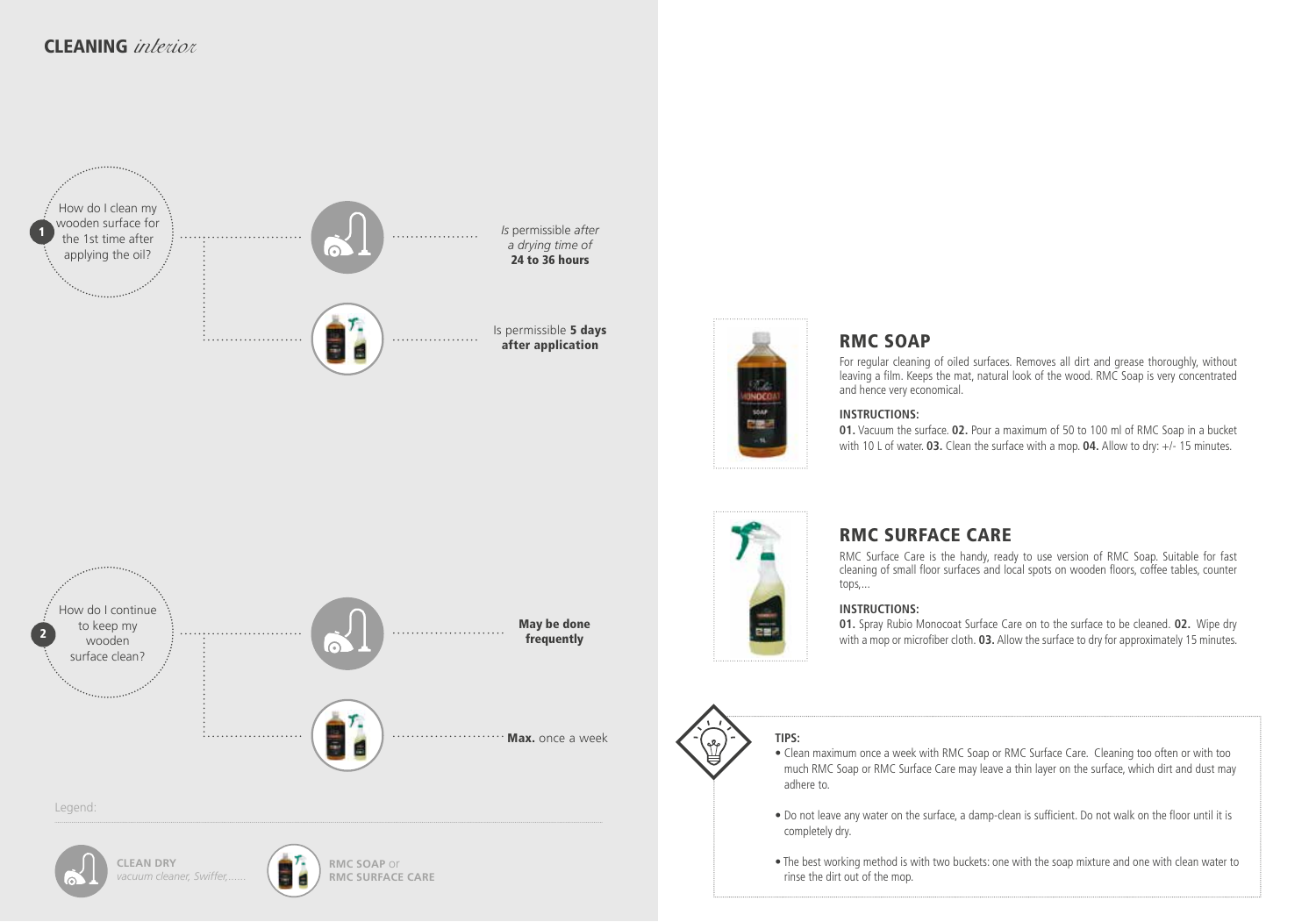## REMOVING STAINS interior



**REMOVER**

**REMOVER**

**PLUS 2C**

**SANDING**

## RMC LIMESPOT, GREASE & TANNIN REMOVER

Although many stains can be removed with RMC Soap and RMC Surface Care, Rubio Monocoat also developed a number of specific stain removers. Stubborn lime stains can be handled effectively with RMC Limespot Remover, grease stains with RMC Grease Remover and black/tannin stains with RMC Tannin Remover.

If the stain has penetrated the wood too deeply, the spot can be sanded and re-oiled.

#### **WHICH PRODUCT FOR WHICH STAIN?**



#### **RMC Limespot Remover**

**›** Lime stains and other alkaline stains, e.g. urine, fertilizers, rust stains, radiator water, etc. **›** Also: white rings



#### **RMC Grease Remover ›** Grease stains e.g. olive oil, frying oil, crisps, oil, etc. **›** Also: heel marks and floor polish



#### **RMC Tannin Remover**

**›** Black/tannin stains e.g. rings/stains from cans, flower pots, etc. **›** Also: - After water damage on parquet.

- In case of efflorescence on exterior wood (on the bottom of gates, doors, on walls).

#### **INSTRUCTIONS:**

**01.** Spray the product onto the stain. **02.** Allow several minutes for absorption. **03**. Use a damp cloth to remove the stain. **04.** To remove stubborn stains, it is recommended to repeat the process until the desired result is achieved. **05.** Allow the surface area to dry.

## **TIPS:**

- After a treatment with RMC Limespot Remover, RMC Grease Remover or RMC Tannin Remover, you may need to apply some oil in the original colour on the spot.
- If the surface becomes too stain-sensitive, maintain with RMC Oil Plus 2C (in the original colour applied) to repair both colour and protection. More info about this on the next pages.

**RMC SOAP** o **RMC SURFACE CARE**

**REMOVER**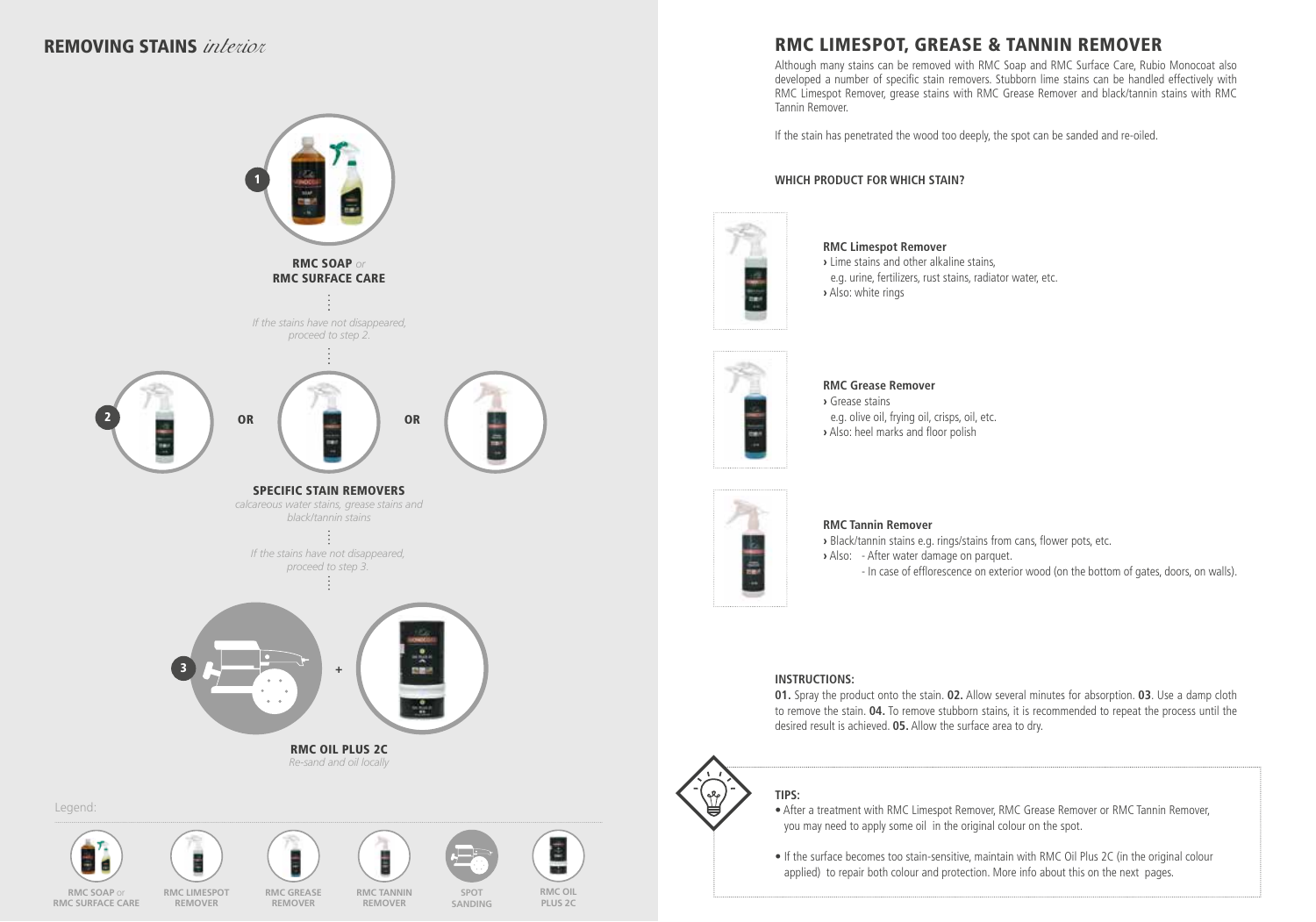



**CHIP** 

 $\frac{9}{16}$ 

## RMC REFRESH ECO

A ready-to-use sprayable product that refreshes and restores all wooden surfaces that have been treated with oil.

### **INSTRUCTIONS:**

**01.** Clean the surface to be treated with RMC Soap or RMC Surface Care. Let it dry. **02.** Spray a little amount of RMC Refresh Eco on the surface to be treated. **03.** Spread out the product in the direction of the fibres of the wood with a microfiber cloth. **04.** Let the surface dry for at least 1 hour.

## RMC OIL PLUS 2C

If the treated surface shows too much wear and tear, or needs a colour repair, maintain with RMC Oil Plus 2C in the original colour.

### **INSTRUCTIONS:**

**01.** Lightly sand the surface with a polishing machine with net 120 or an RMC pad GS320. **02.** Vacuum thoroughly and remove dust remnants with RMC Cleaner. **03.** Carefully mix the two components (1 to 2 minutes) at a ratio of approx. 3 units A to 1 unit B. **04.** Once the cleaned surface is dry, apply a small amount of RMC Oil Plus 2C (cloth or polishing machine with thin beige RMC pad). Work in zones of 5 - 10 m2. **05.** Let absorb during a few minutes. Thoroughly remove all excess of oil (cloth or polishing machine with white pad) within 15 minutes per zone. The surface should feel dry!Finish all zones the same way. **06.** In a well ventilated room, the surface can be used 24 - 36 hours after the application.

### **ATTENTION**

Cloths, saturated with oil, may spontaneously combust. After usage, they need to be soaked in water before disposal.













1 2



**RMC SOAP** or **RMC SURFACE CARE**

Repair colour and protection of your wood.